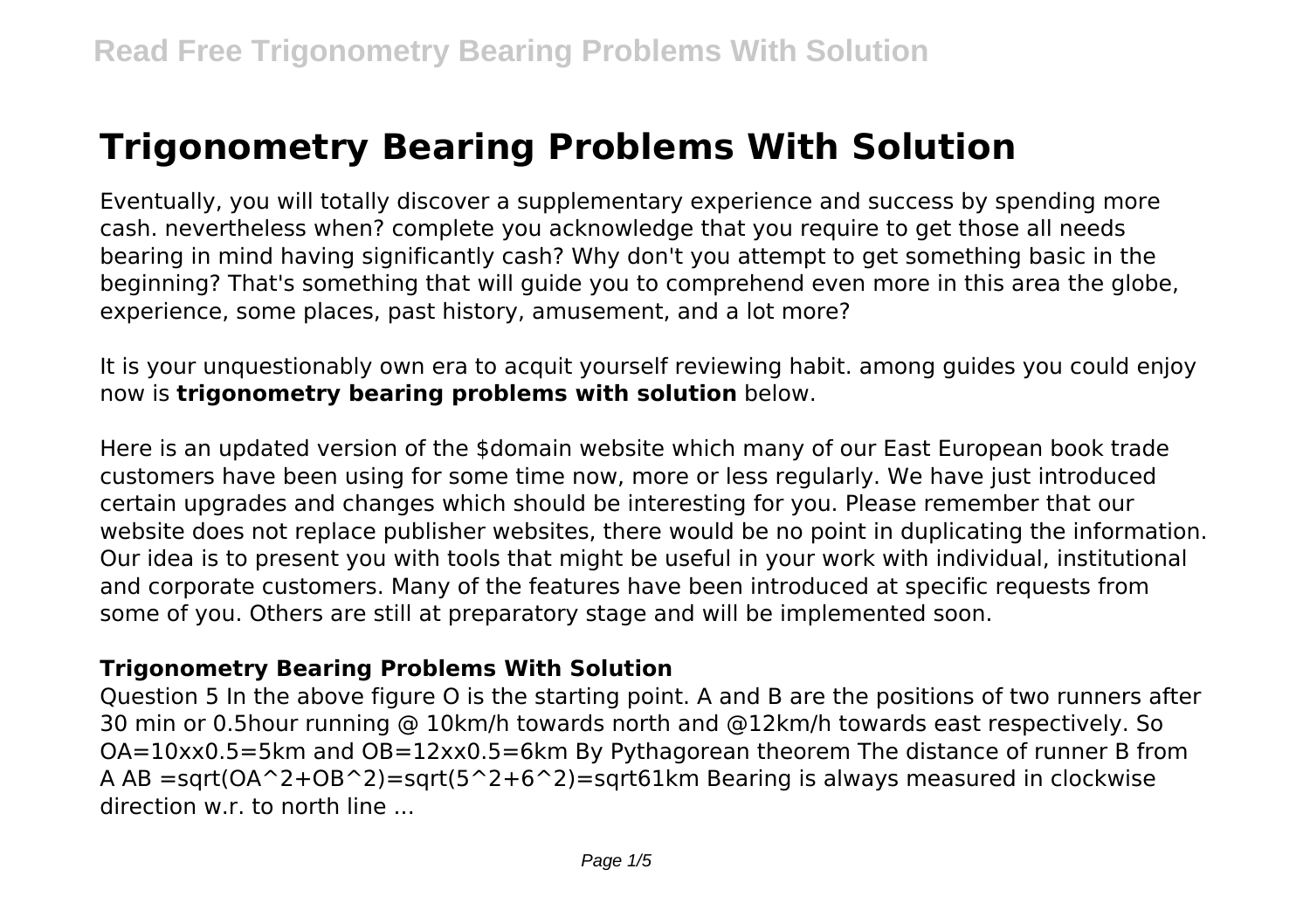# **How to Solve These Basic Trigonometry Questions (Bearings ...**

This video shows how to use the cosine rule to solve a problem involving bearings. Try the free Mathway calculator and problem solver below to practice various math topics. Try the given examples, or type in your own problem and check your answer with the step-by-step explanations.

#### **Bearings in Trigonometry (examples, solutions, videos ...**

Questions in Context Bearings Examples: 1. Fred is standing at a point looking north. He walks on a bearing 056° for 9.8km before stopping. He then walks an additional 3.5 km on a bearing od 112° before stopping to rest. Find out how far he is away from his start point. 2. Sue walks around the perimeter of a triangular field.

# **Trigonometric Questions with Bearings (examples, solutions ...**

Mathfraction.com contains both interesting and useful information on trigonometry bearing problems with solution, exponential and logarithmic and algebra course and other math topics. In cases where you need to have advice on geometry or even algebra exam, Mathfraction.com is truly the ideal place to check out!

# **Trigonometry bearing problems with solution**

Developing learners will be able to calculate the size of a bearing using trigonometry. Secure learners will be able to find missing lengths in bearings problems using trigonometry. Excelling learners will be able to solve unfamiliar problems by combining the use of bearings and trigonometry. Main: Walked through examples and practice questions on worksheets.

# **Bearings with trigonometry (SOHCAHTOA) | Teaching Resources**

Bearings With Trig Showing top 8 worksheets in the category - Bearings With Trig . Some of the worksheets displayed are Bearings work, Trigonometry work, , Work 3 3 trigonometry, Mathematics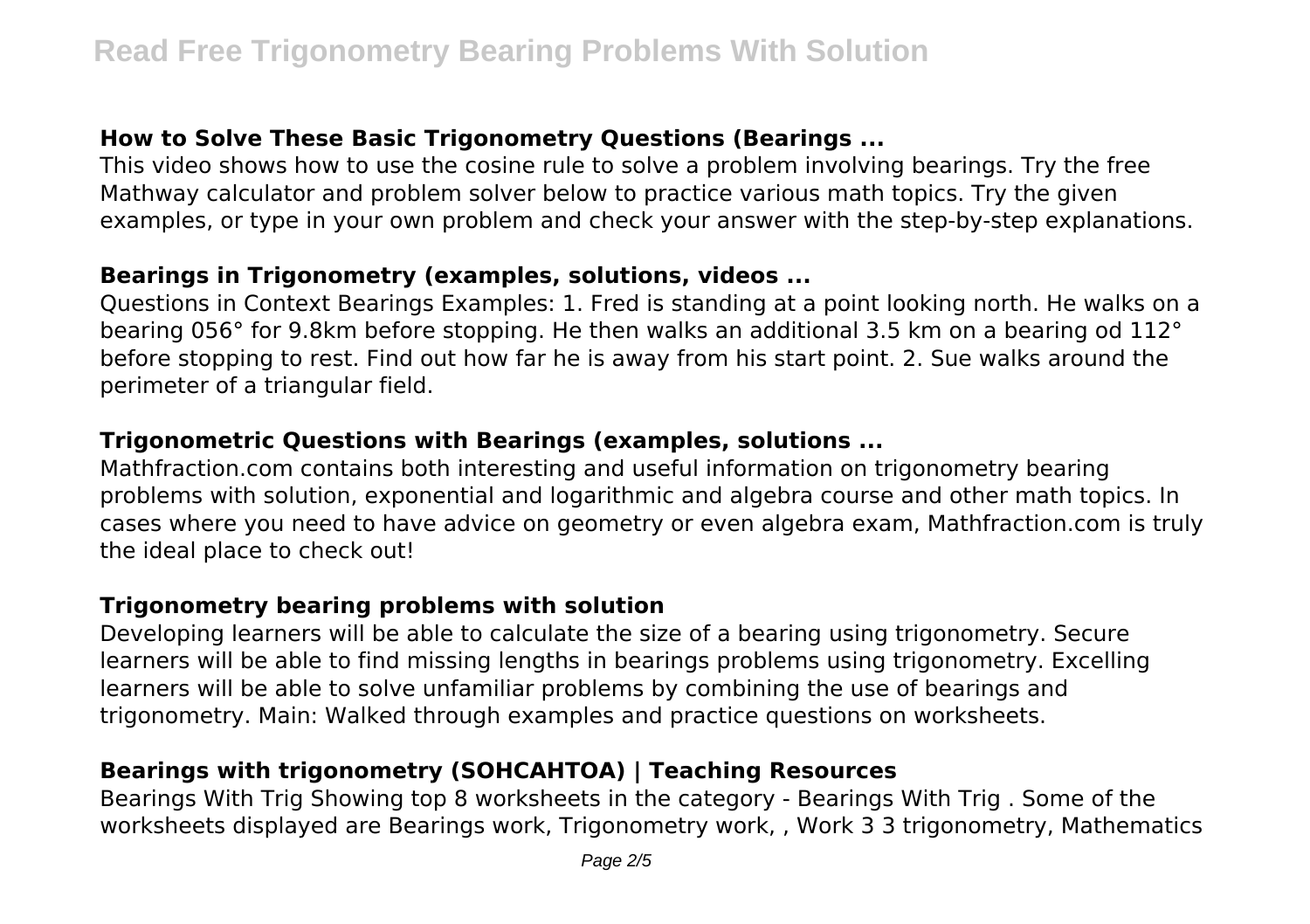teachers enrichment program mtep 2012, Proofs uncorrected, Bearing trigonometry word problems with solutions. Trigonometry to find lengths.

#### **Bearings With Trig Worksheets - Teacher Worksheets**

Here are the problems to gain a strong grab over the bearing concept: h cot  $(90 \circ + \theta)$ h\cot(90^{\circ}+\theta) h cot ( 9 0 ∘ + θ ) h cot ( 9 0 ∘ − θ ) h\cot(90^{\circ}-\theta) h cot ( 9 0 ∘ − θ ) h tan ( 4 5 ∘ − θ ) h\tan(45^{\circ}-\theta) h tan ( 4 5 ∘ − θ ) h tan ( 4 5 ∘ + θ ) h\tan(45^{\circ}+\theta) h tan (  $45 \circ + \theta$  )

#### **Bearing - Word Problems | Brilliant Math & Science Wiki**

EXAM QUESTIONS involving BEARINGS and TRIGONOMETRY RULES 1. The diagram below, which is not drawn to scale, represents the positions of three mobile phone masts. Mast Q is on a bearing of 100o from mast P and is 40km away. The bearing of mast R from mast Q is 150o. Masts P and R are 66km apart. N

# **EXAM QUESTIONS involving BEARINGS and TRIGONOMETRY RULES**

Bearing Angles word problems Rating: (111) (28) (17) (13) (8) (45) Author: Chris Melograna. See More. Try Our College Algebra Course. For FREE. Sophia's self-paced online courses are a great way to save time and money as you earn credits eligible for transfer to many different colleges and universities.\*

# **Bearing Angles word problems Tutorial | Sophia Learning**

This trigonometry video tutorial provides a basic introduction into bearings. It explains how to solve bearing problems using the navigation system associate...

# **Bearing Problems & Navigation - YouTube**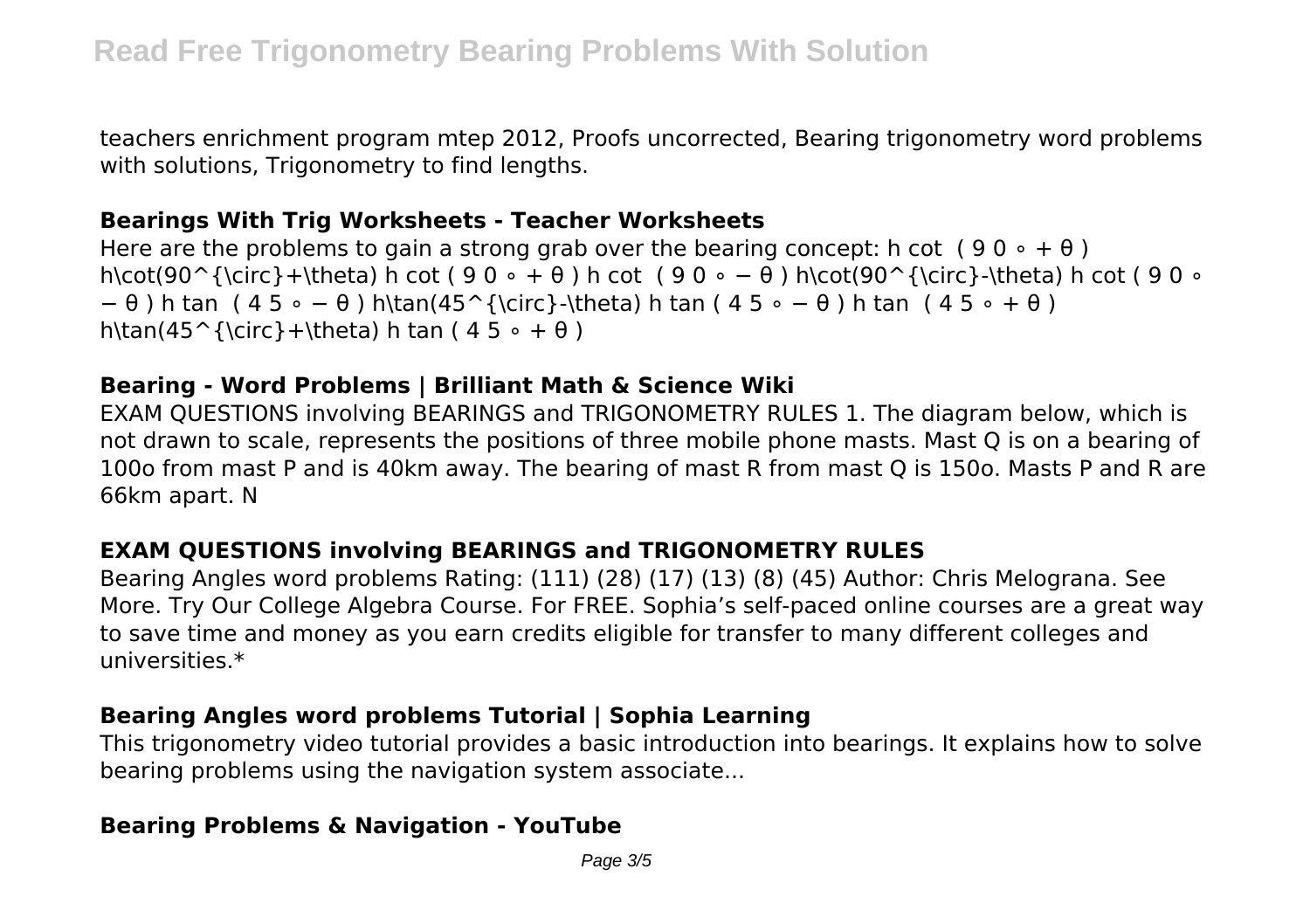trigonometry trigonometric bearing problem mathematics. systems of linear equations and word problems she loves math. history of physics wikipedia. math tutor dvd online math help math homework help. algebra help calculators lessons and worksheets. trigonometry problems. math questions with answers solutions and explanations. bearing word ...

# **Trigonometry Bearing Problems - Universitas Semarang**

Application of trigonometry to solve problems, including problems involving bearings: Apply trigonometry to solve right-angled triangle problems. Use a calculator to find values of trigonometric ratios, given angles measured in degrees and minutes, and vice versa. Find length of unknown side given measured angle and vice versa.

# **Part 7: Year 9 Trigonometry & Its Practical Applications ...**

TRIGONOMETRY WORD PROBLEMS WITH SOLUTIONS Problem 1 : The angle of elevation of the top of the building at a distance of 50 m from its foot on a horizontal plane is found to be 60 degree. Find the height of the building.

# **Trigonometry Word Problems with Solutions**

Solution of triangles is the term for solving the main trigonometric problem of finding the parameters of a triangle that include angle and length of the sides. The triangle can be located either on the plane or a sphere. Figure 1 indicates a triangle with sides a, b and c and angles A, B and C respectively.

# **Trigonometric Solutions of a Triangle Examples – MathsTips.com**

Solution : Let  $A = \cot \theta + \tan \theta$  and  $B = \sec \theta \csc \theta$ .  $A = \cot \theta + \tan \theta$ .  $A = (\cos \theta / \sin \theta) + (\sin \theta / \cos \theta)$ θ) A = (cos 2θ/sin θ cos θ) + (sin2θ/sin θ cos θ) A = (cos 2θ + sin2θ) / sin θ cos θ. A = 1 / sin θ cos θ. A = (1/cos θ) ⋅ (1/sin θ) A = sec θ csc θ.